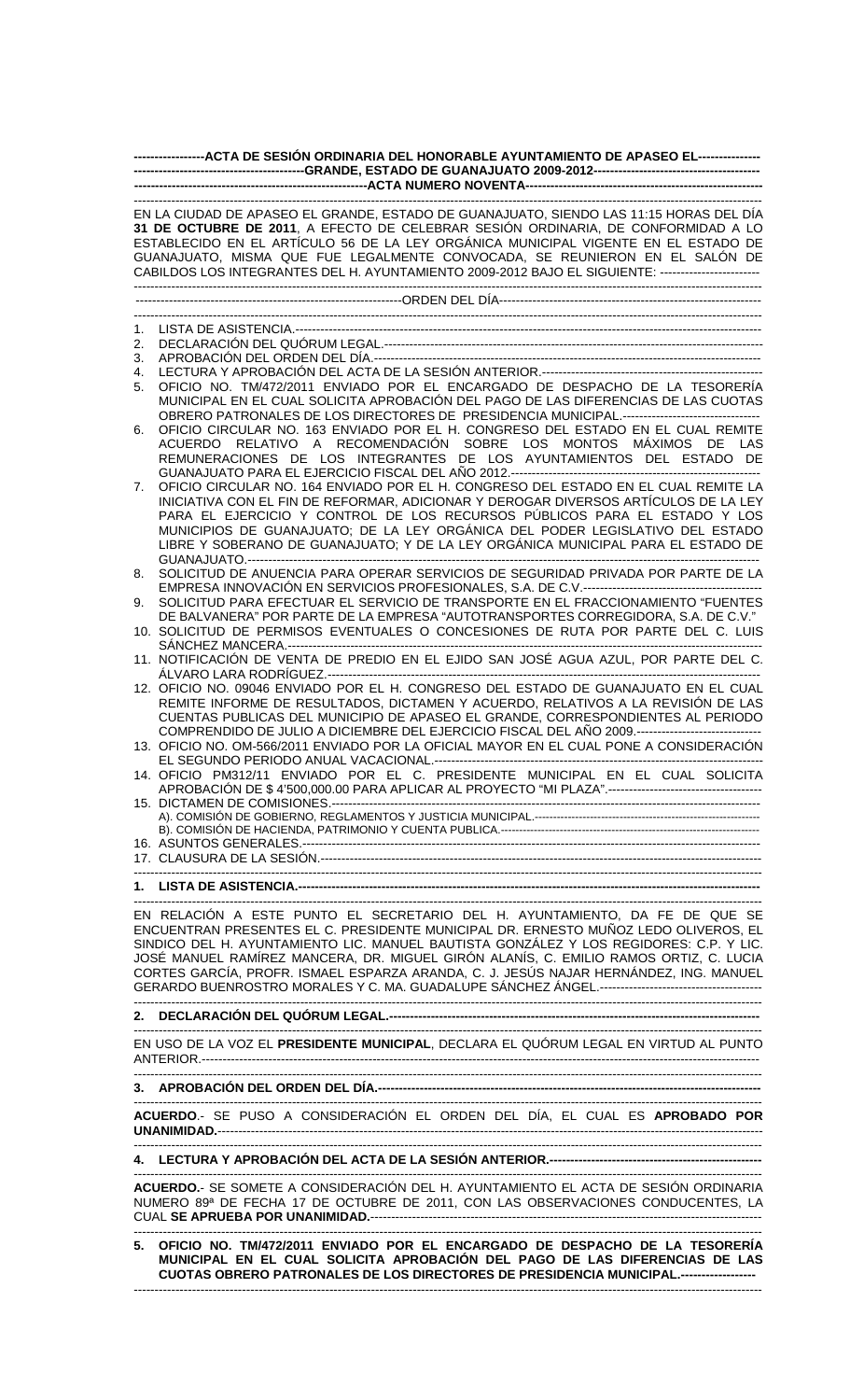**ACUERDO**.- SE APRUEBA REALIZAR EL PAGO DE LAS DIFERENCIAS DE CUOTAS OBRERO-PATRONALES DE LOS DIRECTORES DE PRESIDENCIA MUNICIPAL POR LA CANTIDAD DE \$ 172,763.30 (CIENTO SETENTA Y DOS MIL SETECIENTOS SESENTA Y TRES PESOS 30/100M.N.), LO ANTERIOR COMO RESULTADO DE LA AUDITORIA PARA EL DICTAMEN DEL IMSS EJERCICIO 2010. **SE APRUEBA POR UNANIMIDAD**.--------------------------------------------------------------------------------------------------------------------------- -------------------------------------------------------------------------------------------------------------------------------------------------------

**6. OFICIO CIRCULAR NO. 163 ENVIADO POR EL H. CONGRESO DEL ESTADO EN EL CUAL REMITE ACUERDO RELATIVO A RECOMENDACIÓN SOBRE LOS MONTOS MÁXIMOS DE LAS REMUNERACIONES DE LOS INTEGRANTES DE LOS AYUNTAMIENTOS DEL ESTADO DE GUANAJUATO PARA EL EJERCICIO FISCAL DEL AÑO 2012.----**

------------------------------------------------------------------------------------------------------------------------------------------------------- EL **PRESIDENTE MUNICIPAL DR. ERNESTO MUÑOZ LEDO OLIVEROS**, PROPONE QUE NO HAYA AUMENTO EN LOS SUELDOS DE LOS INTEGRANTES DEL AYUNTAMIENTO.------------------------------------------

------------------------------------------------------------------------------------------------------------------------------------------------------- EL **REGIDOR DR. MIGUEL GIRÓN ALANÍS**, MANIFIESTA QUE EL APOYA LA PROPUESTA DEL PRESIDENTE PARA QUE NO HAYA AUMENTO**.**------------------------------------------------------------------------------------

------------------------------------------------------------------------------------------------------------------------------------------------------- **ACUERDO**.- ESTE H. AYUNTAMIENTO 2009-2012 SE DA POR ENTERADO DEL CONTENIDO DEL OFICIO CIRCULAR NO. 163 ENVIADO POR EL H. CONGRESO DEL ESTADO EN EL CUAL REMITE ACUERDO RELATIVO A RECOMENDACIÓN SOBRE LOS MONTOS MÁXIMOS DE LAS REMUNERACIONES DE LOS INTEGRANTES DE LOS AYUNTAMIENTOS DEL ESTADO DE GUANAJUATO PARA EL EJERCICIO FISCAL DEL AÑO 2012. **SE APRUEBA POR UNANIMIDAD**.-------------------------------------------------------------------------------

------------------------------------------------------------------------------------------------------------------------------------------------------- **7. OFICIO CIRCULAR NO. 164 ENVIADO POR EL H. CONGRESO DEL ESTADO EN EL CUAL REMITE LA INICIATIVA CON EL FIN DE REFORMAR, ADICIONAR Y DEROGAR DIVERSOS ARTÍCULOS DE LA LEY PARA EL EJERCICIO Y CONTROL DE LOS RECURSOS PÚBLICOS PARA EL ESTADO Y LOS MUNICIPIOS DE GUANAJUATO; DE LA LEY ORGÁNICA DEL PODER LEGISLATIVO DEL ESTADO LIBRE Y SOBERANO DE GUANAJUATO; Y DE LA LEY ORGÁNICA MUNICIPAL PARA EL ESTADO DE GUANAJUATO.----**

------------------------------------------------------------------------------------------------------------------------------------------------------- EL **SÍNDICO DEL H. AYUNTAMIENTO LIC. MANUEL BAUTISTA GONZÁLEZ**, PROPONE QUE ESTE PUNTO PASE A LA COMISIÓN DE REGLAMENTOS.------------------------------------------------------------------------------------------

------------------------------------------------------------------------------------------------------------------------------------------------------- **ACUERDO**.- SE APRUEBA QUE EL OFICIO CIRCULAR NO. 164 ENVIADO POR EL H. CONGRESO DEL ESTADO EN EL CUAL REMITE LA INICIATIVA CON EL FIN DE REFORMAR, ADICIONAR Y DEROGAR DIVERSOS ARTÍCULOS DE LA LEY PARA EL EJERCICIO Y CONTROL DE LOS RECURSOS PÚBLICOS PARA EL ESTADO Y LOS MUNICIPIOS DE GUANAJUATO; DE LA LEY ORGÁNICA DEL PODER LEGISLATIVO DEL ESTADO LIBRE Y SOBERANO DE GUANAJUATO; Y DE LA LEY ORGÁNICA MUNICIPAL PARA EL ESTADO DE GUANAJUATO, PASE A LA COMISIÓN DE GOBIERNO, REGLAMENTOS Y JUSTICIA MUNICIPAL PARA SU ANÁLISIS Y POSTERIOR DICTAMEN. **SE APRUEBA POR UNANIMIDAD**.----------------

------------------------------------------------------------------------------------------------------------------------------------------------------- **8. SOLICITUD DE ANUENCIA PARA OPERAR SERVICIOS DE SEGURIDAD PRIVADA POR PARTE DE LA EMPRESA INNOVACIÓN EN SERVICIOS PROFESIONALES, S.A. DE C.V.---**

------------------------------------------------------------------------------------------------------------------------------------------------------- **ACUERDO**.- SE APRUEBA QUE LA SOLICITUD DE ANUENCIA PARA OPERAR SERVICIOS DE SEGURIDAD PRIVADA POR PARTE DE LA EMPRESA INNOVACIÓN EN SERVICIOS PROFESIONALES, S.A. DE C.V., PASE A LA COMISIÓN DE SEGURIDAD, TRANSITO, TRANSPORTE Y PROTECCIÓN CIVIL PARA SU ANÁLISIS Y POSTERIOR DICTAMEN. **SE APRUEBA POR UNANIMIDAD**.------------------------------------------------

------------------------------------------------------------------------------------------------------------------------------------------------------- **9. SOLICITUD PARA EFECTUAR EL SERVICIO DE TRANSPORTE EN EL FRACCIONAMIENTO "FUENTES DE BALVANERA" POR PARTE DE LA EMPRESA "AUTOTRANSPORTES CORREGIDORA, S.A. DE C.V."-----------**

------------------------------------------------------------------------------------------------------------------------------------------------------- EL **REGIDOR ING. MANUEL GERARDO BUENROSTRO MORALES**, OPINA QUE SERIA BUENO QUE EMPRESAS DE APASEO EL GRANDE HICIERAN SU TRAMITE PARA UNA CONCESIÓN.---------------------------

------------------------------------------------------------------------------------------------------------------------------------------------------- LA **REGIDORA C. LUCIA CORTES GARCÍA**, DICE QUE EL BENEFICIO VA A SER DE QUERÉTARO Y NO PARA APASEO EL GRANDE.--------------------------------------------------------------------------------------------------------------

------------------------------------------------------------------------------------------------------------------------------------------------------- **ACUERDO**.- SE APRUEBA QUE LA SOLICITUD PARA EFECTUAR EL SERVICIO DE TRANSPORTE EN EL FRACCIONAMIENTO "FUENTES DE BALVANERA" POR PARTE DE LA EMPRESA "AUTOTRANSPORTES CORREGIDORA, S.A. DE C.V.", PASE A LA COMISIÓN DE SEGURIDAD, TRANSITO, TRANSPORTE Y PROTECCIÓN CIVIL PARA SU ANÁLISIS Y POSTERIOR DICTAMEN. **SE APRUEBA POR UNANIMIDAD**.-----

## ------------------------------------------------------------------------------------------------------------------------------------------------------- **10. SOLICITUD DE PERMISOS EVENTUALES O CONCESIONES DE RUTA POR PARTE DEL C. LUIS SÁNCHEZ MANCERA.-----**

------------------------------------------------------------------------------------------------------------------------------------------------------- **ACUERDO**.- SE APRUEBA QUE LA SOLICITUD DE PERMISOS EVENTUALES DE RUTA POR PARTE DEL C. LUIS SÁNCHEZ MANCERA, PASE A LA COMISIÓN DE SEGURIDAD, TRANSITO, TRANSPORTE Y PROTECCIÓN CIVIL PARA SU ANÁLISIS Y POSTERIOR DICTAMEN. **SE APRUEBA POR UNANIMIDAD**.-----

## ------------------------------------------------------------------------------------------------------------------------------------------------------- **11. NOTIFICACIÓN DE VENTA DE PREDIO EN EL EJIDO SAN JOSÉ AGUA AZUL, POR PARTE DEL C. ÁLVARO LARA RODRÍGUEZ.---**

------------------------------------------------------------------------------------------------------------------------------------------------------- **ACUERDO**.- SE RENUNCIA AL DERECHO DE TANTO DEL PREDIO PARCELA NO. 619 Z-1 P1/1, DEL EJIDO DE SAN JOSÉ AGUA AZUL, DEL MUNICIPIO DE APASEO EL GRANDE, GUANAJUATO, CON SUPERFICIE DE 0-17-52.86 HECTÁREAS, A NOMBRE DEL C. ÁLVARO LARA RODRÍGUEZ, EL CUAL ACREDITA LA PROPIEDAD CON EL TITULO DE PROPIEDAD NO. 000000015042, EXPEDIDO POR INSTRUCCIONES DEL PRESIDENTE DE LA REPÚBLICA MEXICANA C. FELIPE DE JESÚS CALDERÓN HINOJOSA CON FECHA 06 DE JUNIO DE 2011, EL CUAL SE ENCUENTRA DEBIDAMENTE INSCRITO EN EL REGISTRO PUBLICO DE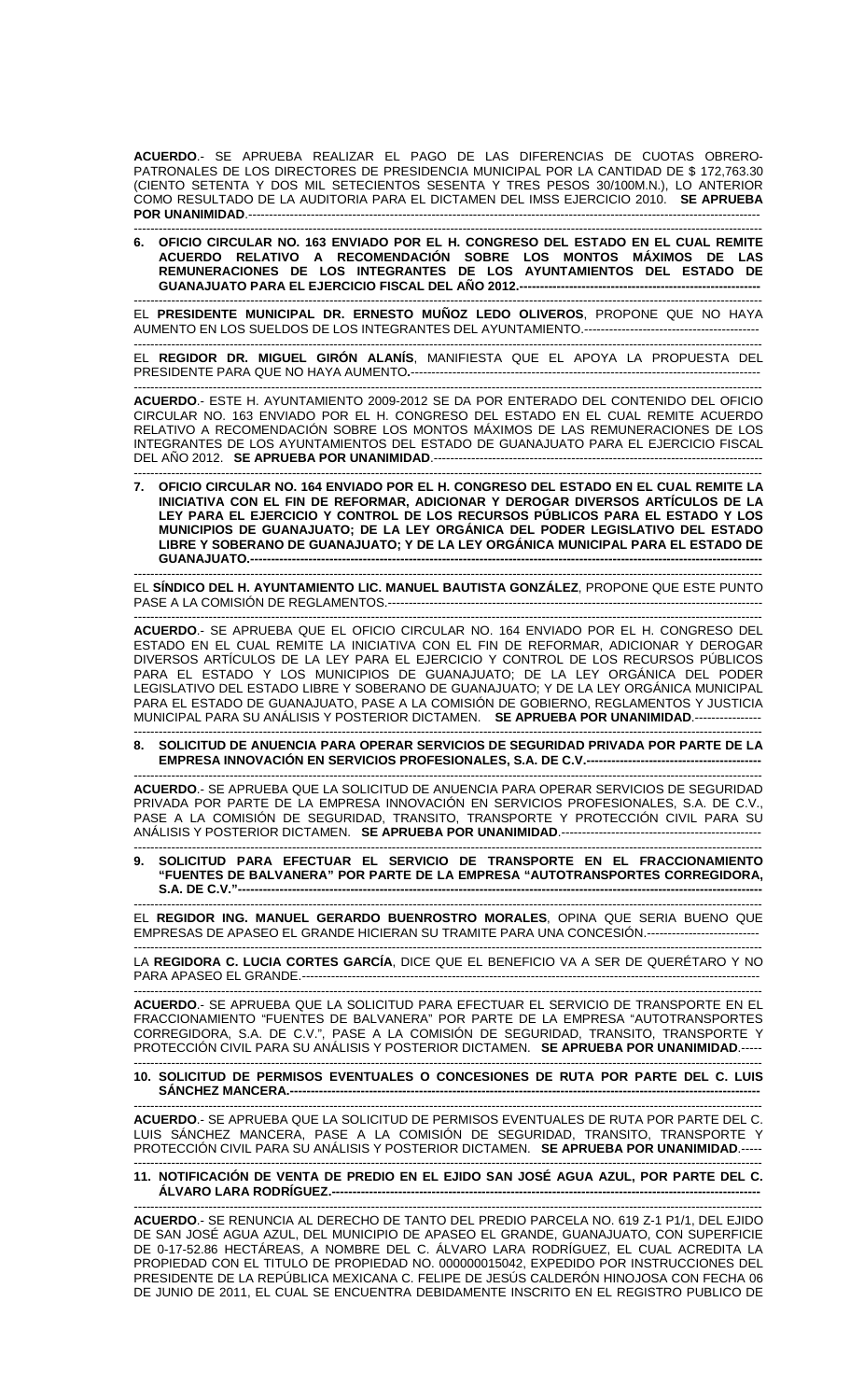LA PROPIEDAD DE APASEO EL GRANDE, GUANAJUATO BAJO EL FOLIO REAL R05\*30819, E INSCRITO EN EL REGISTRO AGRARIO NACIONAL EN EL FOLIO 11FD00267273. **SE APRUEBA POR UNANIMIDAD**.-

## ------------------------------------------------------------------------------------------------------------------------------------------------------- **12. OFICIO NO. 09046 ENVIADO POR EL H. CONGRESO DEL ESTADO DE GUANAJUATO EN EL CUAL REMITE INFORME DE RESULTADOS, DICTAMEN Y ACUERDO, RELATIVOS A LA REVISIÓN DE LAS CUENTAS PUBLICAS DEL MUNICIPIO DE APASEO EL GRANDE, CORRESPONDIENTES AL PERIODO COMPRENDIDO DE JULIO A DICIEMBRE DEL EJERCICIO FISCAL DEL AÑO 2009.----------------------------**

------------------------------------------------------------------------------------------------------------------------------------------------------- EL **REGIDOR ING. MANUEL GERARDO BUENROSTRO MORALES**, PROPONE QUE EL PUNTO SE VAYA A LA COMISIÓN DE REGLAMENTOS, POR SI HAY OBSERVACIONES DE CARÁCTER ADMINISTRATIVO.-------

------------------------------------------------------------------------------------------------------------------------------------------------------- LA **REGIDORA C. LUCIA CORTES GARCÍA** MANIFIESTA QUE COINCIDE CON LA OPINIÓN DEL REGIDOR ING. MANUEL GERARDO BUENROSTRO MORALES.-----------------------------------------------------------------------------

------------------------------------------------------------------------------------------------------------------------------------------------------- **ACUERDO**.- ESTE H. AYUNTAMIENTO 2009-2012 SE DA POR ENTERADO DEL OFICIO NO. 09046 ENVIADO POR EL H. CONGRESO DEL ESTADO DE GUANAJUATO EN EL CUAL REMITE INFORME DE RESULTADOS, DICTAMEN Y ACUERDO, RELATIVOS A LA REVISIÓN DE LAS CUENTAS PUBLICAS DEL MUNICIPIO DE APASEO EL GRANDE, CORRESPONDIENTES AL PERIODO COMPRENDIDO DE JULIO A DICIEMBRE DEL EJERCICIO FISCAL DEL AÑO 2009 Y SE APRUEBA QUE PASE A LA COMISIÓN DE GOBIERNO, REGLAMENTOS Y JUSTICIA MUNICIPAL PARA SU ANÁLISIS Y POSTERIOR DICTAMEN. **SE APRUEBA POR UNANIMIDAD.---**

------------------------------------------------------------------------------------------------------------------------------------------------------- **13. OFICIO NO. OM-566/2011 ENVIADO POR LA OFICIAL MAYOR EN EL CUAL PONE A CONSIDERACIÓN EL SEGUNDO PERIODO ANUAL VACACIONAL.-----------------------------------------------------------------------------** 

EL **REGIDOR PROFR. ISMAEL ESPARZA ARANDA**, CONSIDERA QUE LA OFICIAL MAYOR SE ESTA GUIANDO CONFORME AL CALENDARIO ESCOLAR DEL ESTADO DE GUANAJUATO.-------------------------------

-------------------------------------------------------------------------------------------------------------------------------------------------------

-------------------------------------------------------------------------------------------------------------------------------------------------------

------------------------------------------------------------------------------------------------------------------------------------------------------- EL **REGIDOR ING. MANUEL GERARDO BUENROSTRO MORALES**, OPINA QUE SE DEBE DE REVISAR PUES NO SE SABE SI ESTO SE PASA DE LOS DÍAS.-----------------------------------------------------------------------------

------------------------------------------------------------------------------------------------------------------------------------------------------- EL **PRESIDENTE MUNICIPAL DR. ERNESTO MUÑOZ LEDO OLIVEROS**, MANIFIESTA QUE ESTA REVISADO Y SE CONTEMPLAN ÚNICAMENTE LOS DÍAS QUE OTORGA LA LEY.-------------------------------

------------------------------------------------------------------------------------------------------------------------------------------------------- **ACUERDO**.- SE APRUEBA QUE EL SEGUNDO PERIODO VACACIONAL ANUAL SEA POR EL PERIODO DEL 23 DE DICIEMBRE DEL AÑO EN CURSO AL 06 DE ENERO DEL 2012, REANUDANDO LABORES EL DÍA 09 DE ENERO DE 2012. **SE APRUEBA POR UNANIMIDAD**.-----------------------------------------------------------------------

**14. OFICIO PM312/11 ENVIADO POR EL C. PRESIDENTE MUNICIPAL EN EL CUAL SOLICITA APROBACIÓN DE \$ 4'500,000.00 PARA APLICAR AL PROYECTO "MI PLAZA".---------------------------------** 

------------------------------------------------------------------------------------------------------------------------------------------------------- EL **REGIDOR ING. MANUEL GERARDO BUENROSTRO MORALES**, OPINA QUE HABRÍA QUE REVISAR LOS CONVENIOS POSTERIORES QUE SE HAGAN, PARA QUE NO PASE COMO EL MERCADO "ANTONIO PLAZA".-------------------------------------------------------------------------------------------------------------------------------------------

------------------------------------------------------------------------------------------------------------------------------------------------------- **ACUERDO**.- EL MUNICIPIO DE APASEO EL GRANDE, GUANAJUATO SE COMPROMETE A APORTAR LA CANTIDAD DE \$ 4'500,000.00 (CUATRO MILLONES QUINIENTOS MIL PESOS 00/100M.) PARA APLICAR A LA CONSTRUCCIÓN DEL PROYECTO "MI PLAZA" EN EL CUAL PARTICIPAN GOBIERNO MUNICIPAL Y GOBIERNO DEL ESTADO A TRAVÉS DE LA DIRECCIÓN DE DESARROLLO ECONÓMICO SUSTENTABLE, HACIENDO LA ACLARACION DE QUE SE PODRA DISPONER DE DICHO RECURSO EN EL PRIMER CUATRIMESTRE DEL AÑO 2012. **SE APRUEBA POR UNANIMIDAD**.------------------------------------------------------

------------------------------------------------------------------------------------------------------------------------------------------------------- **15. DICTAMEN DE COMISIONES.-A). COMISIÓN DE GOBIERNO, REGLAMENTOS Y JUSTICIA MUNICIPAL.------------------------------------------------------------** 

**B). COMISIÓN DE HACIENDA, PATRIMONIO Y CUENTA PUBLICA.-----**-------------------------------------------------------------------------------------------------------------------------------------------------------

**A). COMISIÓN DE GOBIERNO, REGLAMENTOS Y JUSTICIA MUNICIPAL.------------------------------------------------** 

------------------------------------------------------------------------------------------------------------------------------------------------------- **1**.- EL **SECRETARIO DEL H. AYUNTAMIENTO, LIC. JUAN ANTONIO GARCÍA OLIVEROS**, DA LECTURA AL DICTAMEN NO. CGRyJM-21-10-2011 RELATIVO A LA INICIATIVA A LE LEY DE ACCESO A LA INFORMACIÓN PUBLICA PARA EL ESTADO Y LOS MUNICIPIOS DE GUANAJUATO, EN EL CUAL SE RESUELVE LO SIGUIENTE: **PRIMERO**.- ESTA COMISIÓN RESULTÓ COMPETENTE PARA CONOCER DEL PRESENTE ASUNTO, DE CONFORMIDAD AL ARTÍCULO INVOCADO EN EL PROEMIO DEL PRESENTE DICTAMEN. **SEGUNDO.-** UNA VEZ ANALIZADA LA INICIATIVA A LA LEY DE ACCESO A LA INFORMACIÓN PÚBLICA PARA EL ESTADO Y LOS MUNICIPIOS DE GUANAJUATO SUSCRITA POR DIPUTADOS Y DIPUTADAS INTEGRANTES DEL GRUPO PARLAMENTARIO DEL PARTIDO REVOLUCIONARIO INSTITUCIONAL, ASÍ COMO DIPUTADAS Y DIPUTADOS INTEGRANTES DEL GRUPO PARLAMENTARIO DEL PARTIDO ACCIÓN NACIONAL, ESTA COMISIÓN CONSIDERA QUE NO HAY NINGUNA OBSERVACIÓN. **TERCERO.-** EN VIRTUD DE LO ANTERIOR, ESTA COMISIÓN DE GOBIERNO, REGLAMENTOS Y JUSTICIA MUNICIPAL, TIENE A BIEN SOMETER A SU CONSIDERACIÓN LA APROBACIÓN DEL PRESENTE DICTAMEN EN LOS TÉRMINOS PROPUESTOS.", DICTAMEN QUE SE ANEXA AL APÉNDICE DEL ACTA DE LA PRESENTE SESIÓN.---

------------------------------------------------------------------------------------------------------------------------------------------------------- **ACUERDO**.- SE APRUEBA EL DICTAMEN NO. CGRyJM-21-10-2011 DE LA COMISIÓN DE GOBIERNO, REGLAMENTOS Y JUSTICIA MUNICIPAL, RELATIVO A LA INICIATIVA A LA LEY DE ACCESO A LA INFORMACIÓN PUBLICA PARA EL ESTADO Y LOS MUNICIPIOS DE GUANAJUATO, EN EL CUAL SE CONSIDERA QUE NO HAY NINGUNA OBSERVACIÓN A LA MISMA. **SE APRUEBA POR UNANIMIDAD**.------

------------------------------------------------------------------------------------------------------------------------------------------------------- **2**.- EL **SECRETARIO DEL H. AYUNTAMIENTO, LIC. JUAN ANTONIO GARCÍA OLIVEROS**, DA LECTURA AL DICTAMEN NO. CGRyJM-22-10-2011 RELATIVO A LA INICIATIVA AL CÓDIGO TERRITORIAL PARA EL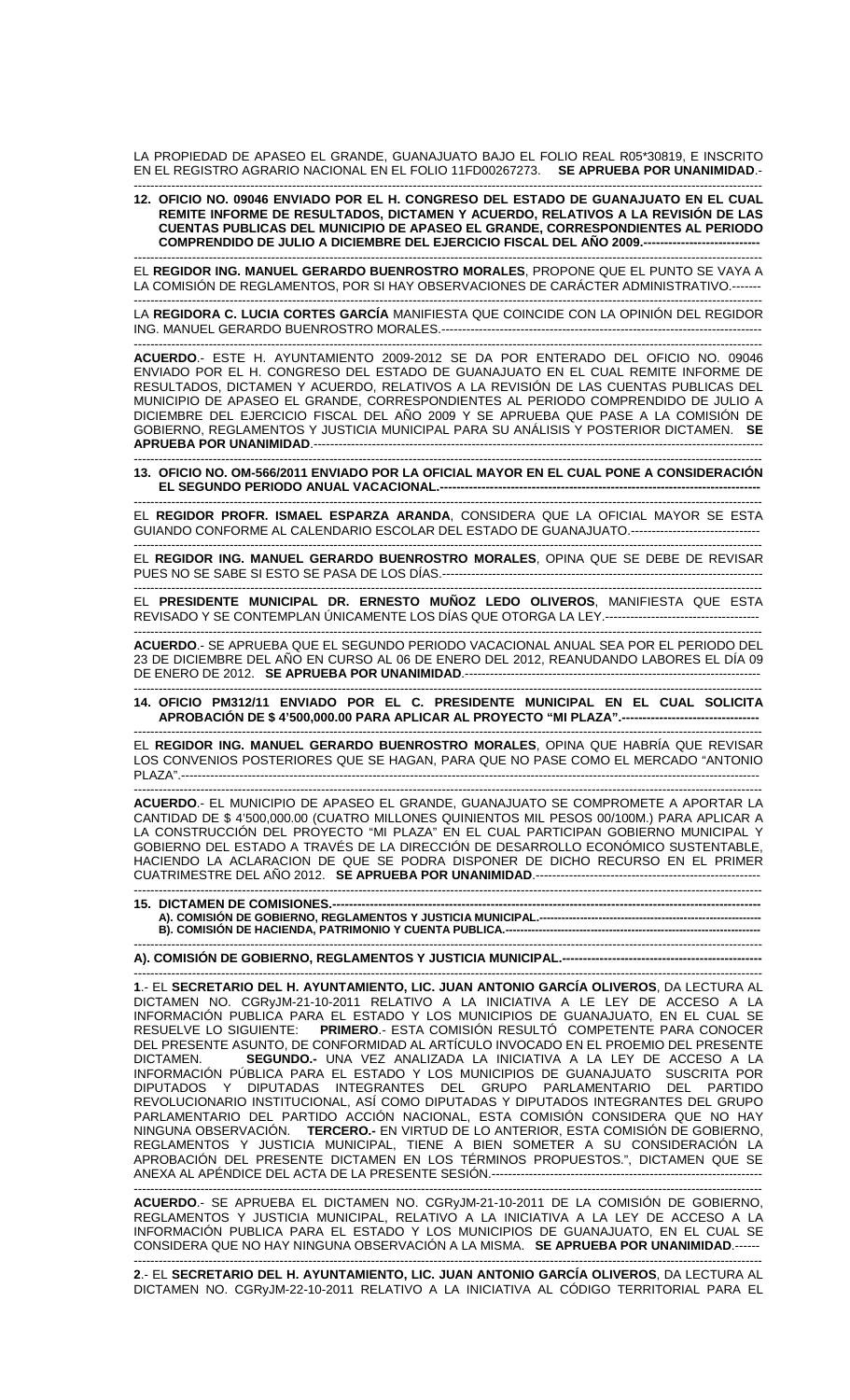ESTADO Y LOS MUNICIPIOS DE GUANAJUATO Y REFORMAS A LA LEY PARA LA PROTECCIÓN Y PRESERVACIÓN DEL AMBIENTE DEL ESTADO DE GUANAJUATO, EN EL CUAL SE RESUELVE LO SIGUIENTE: **PRIMERO**.- ESTA COMISIÓN RESULTÓ COMPETENTE PARA CONOCER DEL PRESENTE ASUNTO, DE CONFORMIDAD AL ARTÍCULO INVOCADO EN EL PROEMIO DEL PRESENTE DICTAMEN. **SEGUNDO.-** UNA VEZ ANALIZADA LA INICIATIVA RELATIVA AL CÓDIGO TERRITORIAL PARA EL ESTADO Y LOS MUNICIPIOS DE GUANAJUATO Y REFORMAS A LA LEY PARA LA PROTECCIÓN Y PRESERVACIÓN DEL AMBIENTE DEL ESTADO DE GUANAJUATO, FORMULADA POR DIPUTADAS Y DIPUTADOS INTEGRANTES DEL GRUPO PARLAMENTARIO DEL PARTIDO ACCIÓN NACIONAL ANTE LA SEXAGÉSIMA PRIMERA LEGISLATURA, ESTA COMISIÓN CONSIDERA QUE NO HAY NINGUNA OBSERVACIÓN. **TERCERO.-** EN VIRTUD DE LO ANTERIOR, ESTA COMISIÓN DE GOBIERNO, REGLAMENTOS Y JUSTICIA MUNICIPAL, TIENE A BIEN SOMETER A SU CONSIDERACIÓN LA APROBACIÓN DEL PRESENTE DICTAMEN EN LOS TÉRMINOS PROPUESTOS.", DICTAMEN QUE SE ANEXA AL APÉNDICE DEL ACTA DE LA PRESENTE SESIÓN.----

**ACUERDO**.- SE APRUEBA EL DICTAMEN NO. CGRyJM-22-10-2011 DE LA COMISIÓN DE GOBIERNO, REGLAMENTOS Y JUSTICIA MUNICIPAL, RELATIVO A LA INICIATIVA AL CÓDIGO TERRITORIAL PARA EL ESTADO Y LOS MUNICIPIOS DE GUANAJUATO Y REFORMAS A LA LEY PARA LA PROTECCIÓN Y PRESERVACIÓN DEL AMBIENTE DEL ESTADO DE GUANAJUATO, EN EL CUAL SE CONSIDERA QUE NO HAY NINGUNA OBSERVACIÓN A LA MISMA. **SE APRUEBA POR UNANIMIDAD**.--------------------------------------

-------------------------------------------------------------------------------------------------------------------------------------------------------

------------------------------------------------------------------------------------------------------------------------------------------------------- **3**. EL SECRETARIO DEL H. AYUNTAMIENTO, LIC. JUAN ANTONIO GARCÍA OLIVEROS, DA LECTURA AL DICTAMEN NO. CGRyJM-23-10-2011 RELATIVO A LA INICIATIVA DE REFORMA DEL ARTÍCULO 60 DEL CÓDIGO CIVIL PARA EL ESTADO DE GUANAJUATO, EN EL CUAL SE RESUELVE LO SIGUIENTE: **PRIMERO**.- ESTA COMISIÓN RESULTÓ COMPETENTE PARA CONOCER DEL PRESENTE ASUNTO, DE CONFORMIDAD AL ARTÍCULO INVOCADO EN EL PROEMIO DEL PRESENTE DICTAMEN. **SEGUNDO.-**  UNA VEZ ANALIZADA LA INICIATIVA DE REFORMA DEL ARTÍCULO 60 DEL CÓDIGO CIVIL PARA EL ESTADO DE GUANAJUATO, FORMULADA POR LAS DIPUTADAS Y DIPUTADOS INTEGRANTES DEL GRUPO PARLAMENTARIO DEL PARTIDO ACCIÓN NACIONAL, ESTA COMISIÓN CONSIDERA QUE NO HAY NINGUNA OBSERVACIÓN. **TERCERO.-** EN VIRTUD DE LO ANTERIOR, ESTA COMISIÓN DE GOBIERNO, REGLAMENTOS Y JUSTICIA MUNICIPAL, TIENE A BIEN SOMETER A SU CONSIDERACIÓN LA APROBACIÓN DEL PRESENTE DICTAMEN EN LOS TÉRMINOS PROPUESTOS.", DICTAMEN QUE SE ANEXA AL APÉNDICE DEL ACTA DE LA PRESENTE SESIÓN.---

------------------------------------------------------------------------------------------------------------------------------------------------------- **ACUERDO**.- SE APRUEBA EL DICTAMEN NO. CGRyJM-23-10-2011 DE LA COMISIÓN DE GOBIERNO, REGLAMENTOS Y JUSTICIA MUNICIPAL, RELATIVO A LA INICIATIVA DE REFORMA DEL ARTÍCULO 60 DEL CÓDIGO CIVIL PARA EL ESTADO DE GUANAJUATO, EN EL CUAL SE CONSIDERA QUE NO HAY NINGUNA OBSERVACIÓN A LA MISMA. **SE APRUEBA POR UNANIMIDAD**.---------------------------------------------

## ------------------------------------------------------------------------------------------------------------------------------------------------------- **B). COMISIÓN DE HACIENDA, PATRIMONIO Y CUENTA PUBLICA.----**

------------------------------------------------------------------------------------------------------------------------------------------------------- **1**.- EL SECRETARIO DEL H. AYUNTAMIENTO, LIC. JUAN ANTONIO GARCÍA OLIVEROS, DA LECTURA AL DICTAMEN NO. CHPyCP/10/10/2011 RELATIVO AL TM/421/2011 ENVIADO POR EL ENCARGADO DE DESPACHO DE LA TESORERÍA MUNICIPAL, EN EL CUAL SOLICITA AUTORIZACIÓN DE PROYECTO PLAN ESTRATÉGICO INMEDIATO Y OBSEQUIO POR PAGO PUNTUAL PARA EL EJERCICIO FISCAL 2012 Y AL INFORME DE ACTIVIDADES DE LA CONTRALORÍA MUNICIPAL, PERÍODO 11 DE AGOSTO AL 10 DE OCTUBRE DE 2011, EN EL CUAL SE RESUELVE LO SIGUIENTE: **PRIMERO**.- ESTA COMISIÓN RESULTÓ COMPETENTE PARA CONOCER DE LOS PRESENTES ASUNTOS DE CONFORMIDAD AL ARTÍCULO INVOCADO EN EL PROEMIO DEL PRESENTE DICTAMEN. **SEGUNDO.**- EN RELACIÓN AL PRIMER PUNTO RESPECTO DEL OFICIO NÚMERO TM/421/2011 ENVIADO POR EL ENCARGADO DE DESPACHO DE LA TESORERÍA MUNICIPAL, EN EL CUAL SOLICITA AUTORIZACIÓN DE PROYECTO PLAN ESTRATÉGICO INMEDIATO Y OBSEQUIO POR PAGO PUNTUAL PARA EL EJERCICIO FISCAL 2012 Y DERIVADO DEL ANÁLISIS DEL MISMO, ESTA COMISIÓN CONCLUYE APROBAR LO QUE EN EL OFICIO SE SOLICITA CON LAS MODIFICACIONES SUGERIDAS. SE ANEXA LA PROPUESTA DE LA SUBDIRECCIÓN<br>DE IMPUESTO INMOBILIARIO Y CATASTRO CORREGIDA. TERCERO.- EN RELACIÓN AL SEGUNDO DE IMPUESTO INMOBILIARIO Y CATASTRO CORREGIDA. PUNTO DONDE EL H. AYUNTAMIENTO SE DA POR ENTERADO DEL INFORME DE ACTIVIDADES DE LA CONTRALORÍA MUNICIPAL DEL PERÍODO 11 DE AGOSTO AL 10 DE OCTUBRE DE 2011, LA COMISIÓN DE HACIENDA, PATRIMONIO Y CUENTA PÚBLICA RECOMIENDA AL PLENO DEL H. AYUNTAMIENTO REALIZAR LAS SIGUIENTES ACCIONES A FIN DE DAR SEGUIMIENTO A LAS OBSERVACIONES EMITIDAS POR EL ÓRGANO DE CONTROL INTERNO CONTRALORÍA MUNICIPAL EN DICHO INFORME. EN LO REFERENTE A LAS OBSERVACIONES A LOS RECURSOS FINANCIEROS CORRESPONDIENTES AL RAMO 33 PERÍODO DICIEMBRE 2010 ENERO-MARZO 2011, RAMO 33 JUNIO-JULIO 2011 E INGRESOS JUNIO 2011 OFICIO CM/373/10/11 DE FECHA 10 DE OCTUBRE DE 2011 CONTENIDOS EN EL INFORME DE ACTIVIDADES DE LA CONTRALORÍA MUNICIPAL DEL PERÍODO 11 DE AGOSTO AL 10 DE OCTUBRE DE 2011, LA COMISIÓN DE HACIENDA, PATRIMONIO Y CUENTA PÚBLICA RECOMIENDA AL PLENO DEL H. AYUNTAMIENTO: 1. SE SOLICITE AL ENCARGADO DE DESPACHO DE LA TESORERÍA MUNICIPAL LA SOLVENTACIÓN AL PLIEGO DE OBSERVACIONES Y RECOMENDACIONES DE LOS SIGUIENTES CHEQUES; 19965, 19968, 20007, 20053, 20086, 20252, 20261, 20265, 20276, 20280, 20285, 823, 20295, 20301, 20325, 20327, 20339, 20375, 20432, 20450, 20482, 20484, 20522, 20531, 208, 223, 234, 33 Y 743 QUE SE RELACIONAN CON EL OFICIO CM/373/10/11. INFORMANDO AL H. AYUNTAMIENTO DEL AVANCE. 2. PÓLIZAS DE INGRESOS; 15 Y 29 QUE SE RELACIONAN CON EL OFICIO CM/373/10/11. INFORMANDO AL H. AYUNTAMIENTO DEL AVANCE. 3. EN LO REFERENTE A LAS OBSERVACIONES A LA OBRA PÚBLICA CONTENIDAS EN EL INFORME DE ACTIVIDADES DE LA CONTRALORÍA MUNICIPAL DEL PERÍODO 11 DE AGOSTO AL 10 DE OCTUBRE DE 2011, LA COMISIÓN DE HACIENDA, PATRIMONIO Y CUENTA PÚBLICA RECOMIENDA AL PLENO DEL H. AYUNTAMIENTO: SE SOLICITE AL DIRECTOR DE OBRAS PÚBLICAS, EL ING. LUIS LÓPEZ HERRERA LA SOLVENTACIÓN DE LAS OBSERVACIONES Y RECOMENDACIONES CONTENIDAS EN EL INFORME DE CONTRALORÍA DEL PERÍODO 11 DE AGOSTO AL 10 DE OCTUBRE DE 2011 EN LOS SIGUIENTES MEMORÁNDUMS Y OFICIOS;

- MEMORÁNDUM CONTRATO MAG/DOPM/LP/009-2011
- MEMORÁNDUM CONTRATO MAG/DOPM/LP/003-2011